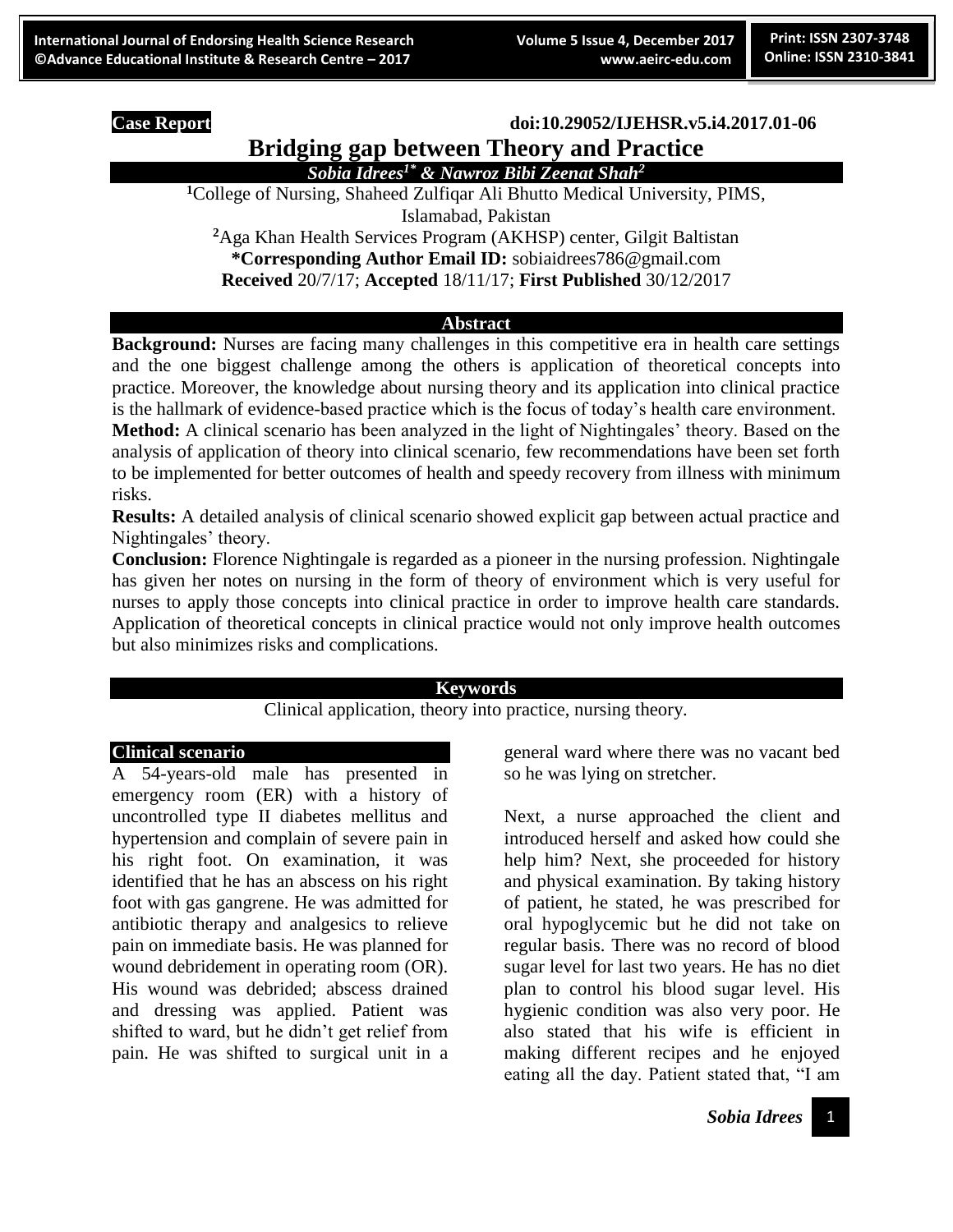not following up my treatment plan because I cannot visit hospital due to transport problem". He stated that "I did not get bath for the last one week since the time I admitted in hospital". He also shared his concerns for his poor hygienic condition with the nurse as he stated, "I cannot move to bathing area and cannot bend to bathing tub and so on". He didn't get sleep enough for the last four days because of pain, fever and environmental change and so on. Patient has presented with continuous fever for the last one week; since he got abscess on his foot. His temperature didn't settle down during his stay at hospital even he took antipyretics for high grade fever. Patient also felt difficulty in moving from one side to another side since he is lying on a stature. On physical examination, the vital signs are: temperature 103F, pulse 110, and B.P 160/100mmHg. His blood sugar level was 567mg/dl.

Nurse has shifted the patient from stature to bed. She took complete history of patient and did physical examination and then developed nursing care plan by incorporating all the aspects of care from patient's own way of choice. She has given towel-bath to the patient as it doesn't need to move patient to bathing area and preserved his dignity. She also encouraged the client to take more fluid intake and kept patient's bed side window open for fresh and cool air to take ease breath and get relief from fever. She put on fan over patient's body. She also kept exposed patient's head, foot and extremities to evaporate heat from body. Moreover, she provided surface cooling by sponge bath for evaporation and conduction of heat. As patient's temperature became normal, nurse wrapped patient extremities by a towel so that he may not shiver due to environmental effect.

# **Overview of Florence Nightingale's theory**

# **Major Assumptions of Nightingale's Theory**

Nightingale has focused on the four nursing meta-paradigm concepts in her notes on nursing are as following;

# *Nursing*

Nursing is much different from other health professions. The main target of nursing is to abide the patient in such a state, which suits environment to act upon patient's health and recovery. Nightingale explained the term nursing in different perspectives. She described nursing as an intervention which is for promotion of health. The action for promotion of health can be possible by any person who is supposed to be a nurse.

# *Person*

Nightingale referred the name of person to a patient. According to Nightingale's concept, People have diverse nature of group. Nurse should assess the patient from all perspectives of his health. Nurses should perform tasks for the patient and control patient's environment to enhance recovery. Nurse was taught to inquire the patient about his or her selection, which reveals the belief that Nightingale saw each patient as an individual. Nurses should not take the patient for granted. They should deal the patient as an individual not as a general.

# *Health*

Nightingale proposed that conservation of health is only possible through prevention of disease by strict environmental control and social responsibility. She saw disease and illness as a reparative process that nature instituted when a person did not attend to health concerns. Nightingale considered disease as "the reaction of kindly nature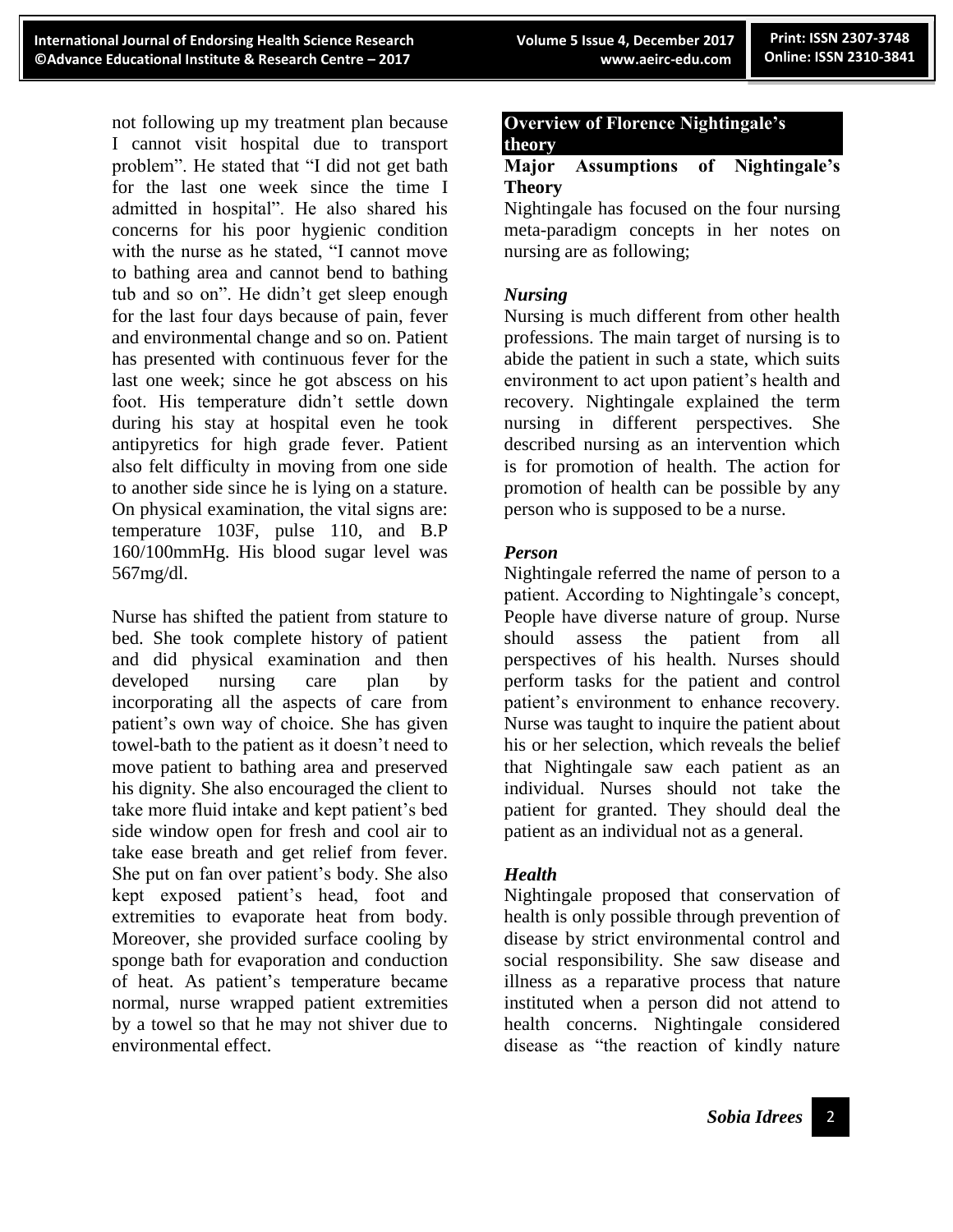against the condition in which we have placed ourselves"<sup>1</sup>.

#### *Environment*

"Poor or difficult environments led to poor health and disease"<sup>2</sup> . Environment could be changed to improve conditions so that the environment would permit healing to occur. Nightingale accentuated that nursing "to assist nature in healing the patient"<sup>3</sup>.

### **Nightingale's Major Concepts**

- 1. Ventilation and warming
- 2. Pure air, pure water
- 3. Light, Noise
- 4. Cleanliness of rooms/walls
- 5. Health of houses, efficient drainage
- 6. Bed and bedding
- 7. Personal cleanliness
- 8. Taking food. What food?
- 9. Chattering hopes & grief
- 10. Petty management

Nightingale's notes on nursing contain her philosophical suppositions and opinions regarding all essentials found in metaparadigm of nursing. These essentials used in her conceptual model that has great efficacy in practice setting and bids framework for research conceptualization.

Nightingale's theory focused on environment, although Nightingale not once used word environment in her notes on nursing. She did define and describe in detail the impression of airing, temperature, light, diet, sanitation, and clamor as constituents of surrounding that have come to be known as environment. She believed that healthy work surroundings were necessary for proper nursing care. Proper ventilation for patient seemed to be of greatest concern to Nightingale; her charge to nurses was "To keep the air he breathes as

pure as the external air, without chilling him" $^1$ .

Nightingale's emphasis on proper ventilation indicates that she seemed to recognize this environmental component as a source of disease and recovery. The concept of light was also important in Nightingale's theory. In particular, she identified direct sunlight as a particular need of a patient.

Cleanliness as a concept is another important factor. In this regard, she specifically addressed the patient, nurse, and physical environment. Even if environment is well ventilated, the presence of organic material created a dirty area. Finally, Nightingale advocated bathing patients on a frequent even on daily basis. And their clothing should be clean, and nurses wash their hands frequently. Furthermore, Nightingale's idea of sanitation and disease prevention is also valued by Monteiro (1985) in reference of importance for public health nursing. Besides this, Nightingale also stressed on respect for every individual's ethnic and cultural background and focused on patients' values and beliefs for the rapeutic purposes<sup>4</sup>. Andrew (1992) also supported Nightingale's concept of cultural competent care and states that nurses are the culturally sensitive care providers<sup>5</sup>.

Nightingale also included the concept of quiet and diet in her environmental theory. Nurse was required to assess the need for calm and quiet environment. Nurse should manipulate the environment as needed. She was also concerned about patient's diet. She instructed to nurses not only assess dietary intake but also meal schedule and its effect on patient's health. Another concept of Nightingale's writing was description of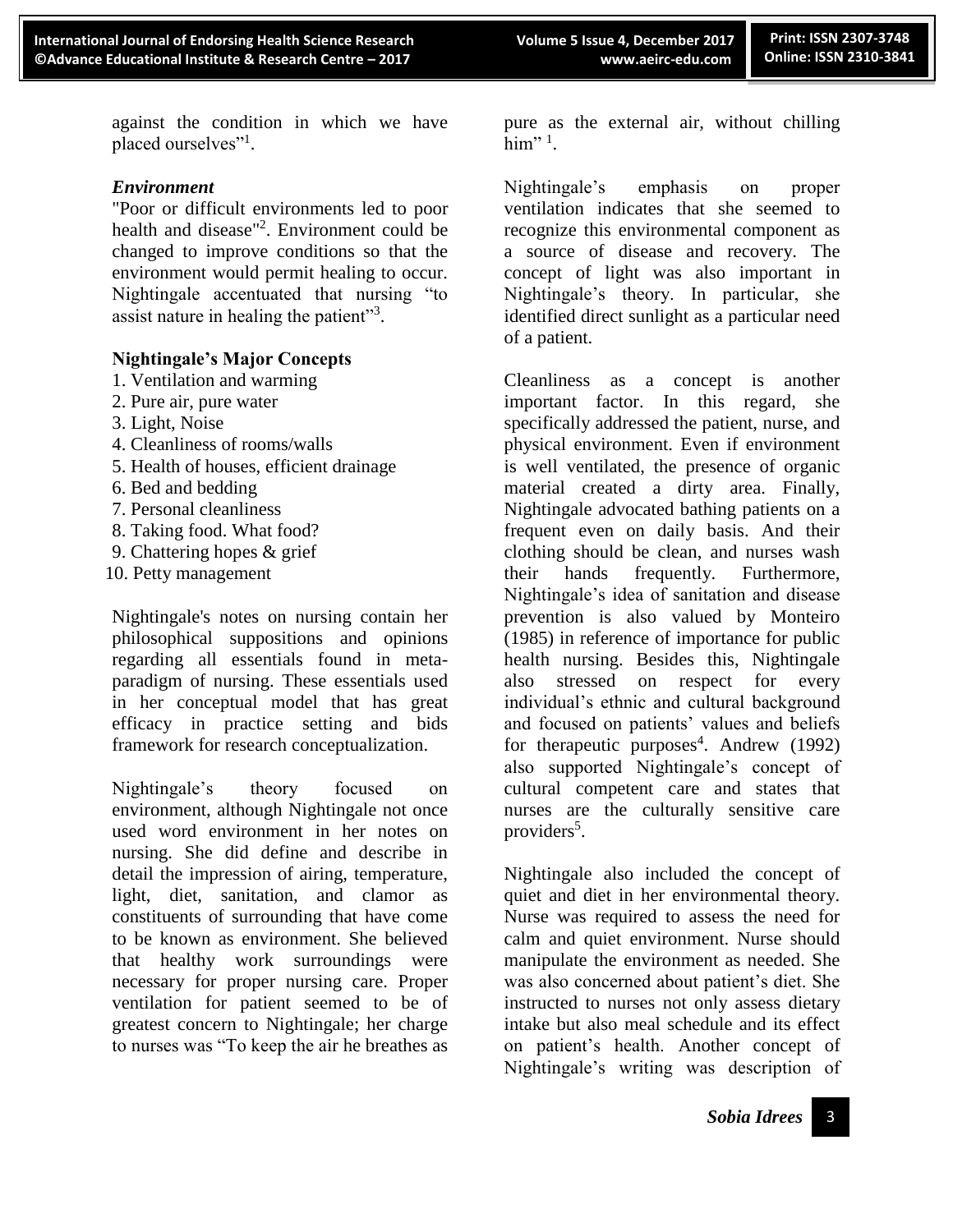petty management. Nurse was to control the environment to protect the patient from receiving upset news, from seeing visitors who could negatively affect recovery.

# **Nightingale's writing shows three major relationships**

- 1. Environment to patient
- 2. Nurse to environment
- 3. Nurse to patient

She supposed that environment was the main aspect that produced illness in a patient and she observed disease as "the reaction of kindly nature against the condition in which we have placed ourselves" 1. She analyzed relationship between good environment and healthy status as well as potentially harmful environment and disease process. She focused nurse's practice to manipulate the environment for patient recovery from illness.

According to her discussion, nurse is a key element to control environment according to patient's need. Proper hand washing and cleanliness is also conveyed in her writing for nurse's daily practice. So there is durable relation between nurse and environment.

Her writing reflects another major association between patient and nurse; as she talked about patient comfort level, eating habits and dietary pattern. So nurse should take patient as an individual. A mutual relationship must be developed between patient and nurse to build trust and confidentiality for sharing important information about health status of patient6. According to her notes on nursing, nurse should observe and measure outcomes as an important aspect of her practice. Finally, it is fascinating to note that Nightingale suggested methods of quality improvement based on nursing observation. Moreover,

Nightingale has highlighted the significance of spiritual therapy in patient healing and Nightingale's this idea also appreciated by Macrae in time of modern nursing<sup>7</sup>.

# **Analysis of clinical scenario by applying Nightingale's theory**

Florence Nightingale's environmental theory has described the fundamental aspects of hygiene i.e. direct sunlight, fresh air and cleanliness advances health.

- Improving skin integrity by manipulating the environment of patient's foot.
- Patient's dietary needs by assessment
- Documentation of time of food intake
- Evaluate diet's effect on patient's health
- Improving patient body temperature by manipulating environmental temperature

# *1. Ventilation and warming*

According to Florence Nightingale's environmental theory, there is a concept of ventilation and warming. The above mentioned clinical scenario is deeply concerned with this concept of nightingale, because of poor ventilation patient had not relieved from fever; even though he is taking oral antipyretic medication for fever in routine as advised by doctor. There should be a proper ventilation to get relief from fever and also for fresh breath to relieve from pain. As nurse opened the window and kept it open for some time; patient has perspired and got relief from fever.

# *2. Light and noise*

In the above mentioned case scenario, patient didn't sleep well as of noisy environment. It is obligation of a nurse to keep an eye on patient's comfort level, his rest and sleep time. According to Nightingale's theory; as the nurse put off lights of patient's bed side, he took rest and got fresh. He had no other issue related to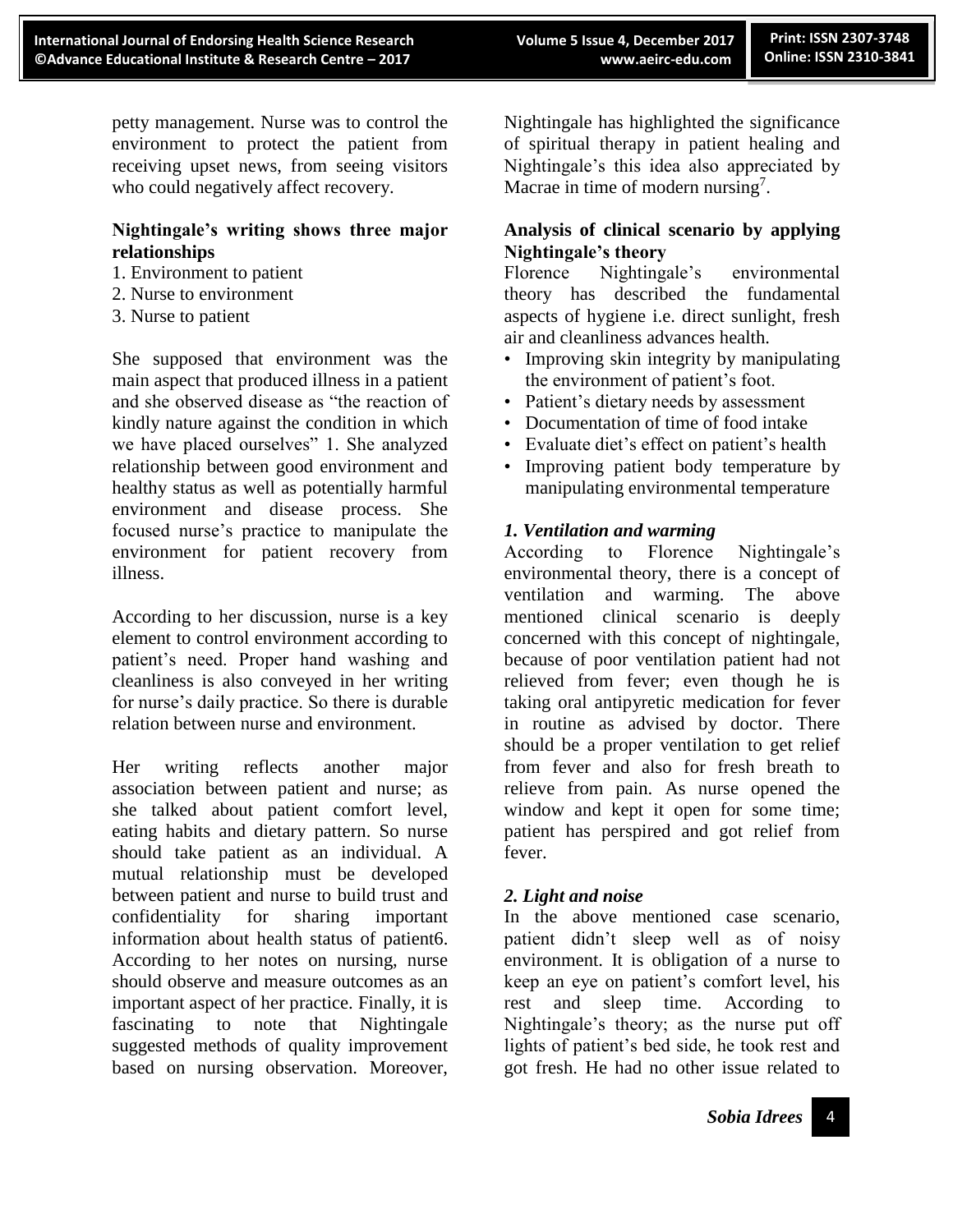his disturbed pattern of sleep. In another case, Nightingale emphasized for sunlight for recovery of wound and also for disinfecting the usable items.

# *3. Taking food and what food?*

As far as patient diet is concerned, particularly for diabetic patient, diet plan is much important. According to Nightingale's theory concept, a nurse can do best practice by applying this concept in recovery of patient's disease. Patient had no knowledge about which diet suits to his health status as he was taking everything which his wife made at home. In the above mentioned clinical scenario, the nurse made diet plan with consultation of patient's dietician and pasted that diet chart in front of patient. Nurse also taught to patient which diet suits his health status more according to manage his disease process to by incorporating his food preferences and choices. Again here, Nightingale theory applied as a nurse asked to patient for his preferences and choice for food because nightingale emphasized to take a patient as an individual.

### *4. Personal cleanliness*

Cleanliness as a concept is another critical component of Nightingale's environmental theory. Hygiene is an important aspect of healthy living. Nurse has planned to give bath to patient. Daily bathing is also a healing rite. Moreover, it is also a comforting experience for a client that enhances health status. Client has experienced that bathing is a soothing experience and it also reduced his aggression. Patient was relaxed after having bath. Patient's wound recovered gradually as he adopted strict personal cleanliness habits.

# **Hypotheses/Propositions on the basis of Florence Nightingale Notes on nursing**

- 1. If aseptic measures adopted in hospital it will decrease/minimize severity of infection for diabetic foot patients.
- 2. If preventive measures are adopted by performing good hand washing, each contact on all items related to patient it will mitigate nosocomial infection for infected patients.
- 3. If proper consultation for referral community agencies is given to diabetic patients it would facilitate to follow prescribed regimen.
- 4. If proper teaching given to patients for non-pharmacological techniques (relaxation, guided therapy, music therapy, distraction, massage) before, after and if possible during painful activities it will enhance therapeutic effects of pain relief medications among diabetic foot patients.

# **Conclusion**

Florence Nightingale is a unique figure in the history of a nursing profession. Florence Nightingale provided a professional ideal for nursing. By applying Nightingale's environmental theory, nurses can enhance their practice and put a patient in a more comfort and ease position. Nightingale's theory helps a lot in recovery of patient's disease process by just focusing one element of this theory which is environment. Usually nurses apply this theory in practice many times but not consciously. Furthermore, the logic and common sense that is personified in her notes on nursing can assist to inspire fruitful thinking for individual nurse and nursing profession. In addition, it is also the demand of today's health care system to follow evidence-based practice which would also the part of implication of theoretical concepts into real practice. It would also enrich research in the nursing profession by applying the theory into practice and put forward some more incorporating concepts